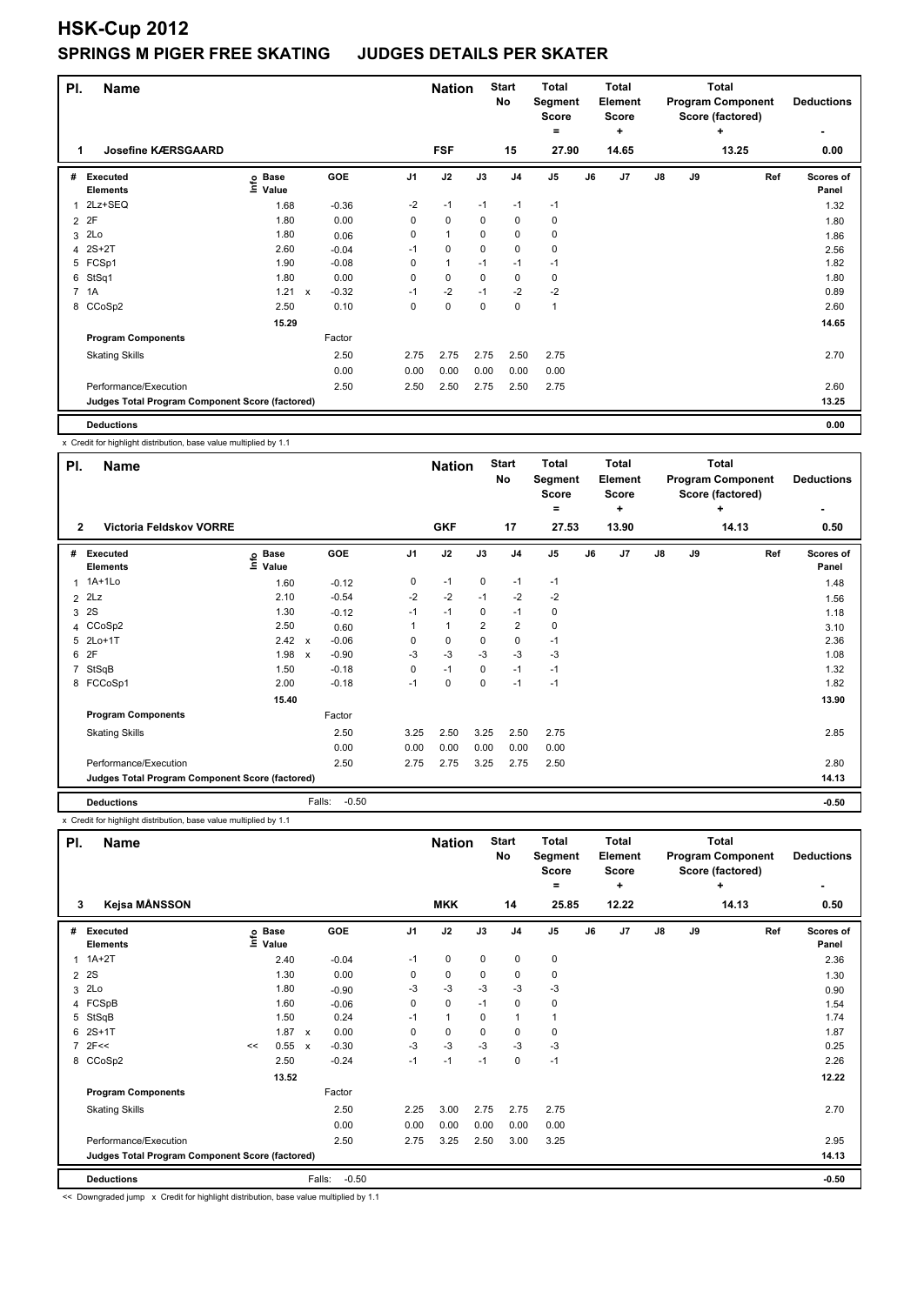| PI.            | Name                                            |         |                            |                           |                   |                | <b>Nation</b>  |             | <b>Start</b><br>No | <b>Total</b><br>Segment<br><b>Score</b><br>٠ |    | <b>Total</b><br><b>Element</b><br><b>Score</b><br>÷ |               |    | <b>Total</b><br><b>Program Component</b><br>Score (factored)<br>٠ | <b>Deductions</b>  |
|----------------|-------------------------------------------------|---------|----------------------------|---------------------------|-------------------|----------------|----------------|-------------|--------------------|----------------------------------------------|----|-----------------------------------------------------|---------------|----|-------------------------------------------------------------------|--------------------|
| 4              | <b>Anna Emilie BORRE</b>                        |         |                            |                           |                   |                | <b>HSK</b>     |             | $\overline{7}$     | 25.29                                        |    | 12.16                                               |               |    | 13.63                                                             | 0.50               |
| #              | Executed<br><b>Elements</b>                     |         | e Base<br>E Value<br>Value |                           | <b>GOE</b>        | J <sub>1</sub> | J2             | J3          | J <sub>4</sub>     | J <sub>5</sub>                               | J6 | J <sub>7</sub>                                      | $\mathsf{J}8$ | J9 | Ref                                                               | Scores of<br>Panel |
| 1              | $1A+1T$                                         |         | 1.50                       |                           | 0.00              | 0              | $\mathbf 0$    | 0           | 0                  | 0                                            |    |                                                     |               |    |                                                                   | 1.50               |
| $\overline{2}$ | 2T<                                             | $\prec$ | 0.90                       |                           | $-0.60$           | -3             | $-3$           | $-3$        | -3                 | $-3$                                         |    |                                                     |               |    |                                                                   | 0.30               |
| 3              | 2S                                              |         | 1.30                       |                           | 0.00              | 0              | $\mathbf 0$    | 0           | $\mathbf 0$        | 0                                            |    |                                                     |               |    |                                                                   | 1.30               |
|                | 4 FCSp1                                         |         | 1.90                       |                           | 0.10              | 0              | $\overline{1}$ | $\Omega$    | 0                  | 0                                            |    |                                                     |               |    |                                                                   | 2.00               |
| 5              | StSq1                                           |         | 1.80                       |                           | 0.10              | 0              | 0              |             | $\mathbf 0$        | 0                                            |    |                                                     |               |    |                                                                   | 1.90               |
| 6              | $2S+1T$                                         |         | 1.87                       | $\boldsymbol{\mathsf{x}}$ | 0.00              | 0              | 0              | 0           | 0                  | 0                                            |    |                                                     |               |    |                                                                   | 1.87               |
|                | 7 1A                                            |         | 1.21                       | $\boldsymbol{\mathsf{x}}$ | 0.00              | 0              | $\pmb{0}$      | $\mathbf 0$ | $\mathbf 0$        | $\pmb{0}$                                    |    |                                                     |               |    |                                                                   | 1.21               |
|                | 8 CCoSp2                                        |         | 2.50                       |                           | $-0.42$           | $-2$           | $-2$           | $-1$        | $-1$               | $-1$                                         |    |                                                     |               |    |                                                                   | 2.08               |
|                |                                                 |         | 12.98                      |                           |                   |                |                |             |                    |                                              |    |                                                     |               |    |                                                                   | 12.16              |
|                | <b>Program Components</b>                       |         |                            |                           | Factor            |                |                |             |                    |                                              |    |                                                     |               |    |                                                                   |                    |
|                | <b>Skating Skills</b>                           |         |                            |                           | 2.50              | 2.75           | 2.75           | 2.50        | 3.00               | 3.00                                         |    |                                                     |               |    |                                                                   | 2.80               |
|                |                                                 |         |                            |                           | 0.00              | 0.00           | 0.00           | 0.00        | 0.00               | 0.00                                         |    |                                                     |               |    |                                                                   |                    |
|                | Performance/Execution                           |         |                            |                           | 2.50              | 2.50           | 3.00           | 2.25        | 2.75               | 2.75                                         |    |                                                     |               |    |                                                                   | 2.65               |
|                | Judges Total Program Component Score (factored) |         |                            |                           |                   |                |                |             |                    |                                              |    |                                                     |               |    |                                                                   | 13.63              |
|                | <b>Deductions</b>                               |         |                            |                           | $-0.50$<br>Falls: |                |                |             |                    |                                              |    |                                                     |               |    |                                                                   | $-0.50$            |

< Under-rotated jump x Credit for highlight distribution, base value multiplied by 1.1

| PI. | <b>Name</b>                                     |    |                      |              |         |                | <b>Nation</b> |             | <b>Start</b><br>No | <b>Total</b><br>Segment<br><b>Score</b><br>$=$ |    | <b>Total</b><br><b>Element</b><br><b>Score</b><br>٠ |               |    | <b>Total</b><br><b>Program Component</b><br>Score (factored)<br>٠ | <b>Deductions</b>         |
|-----|-------------------------------------------------|----|----------------------|--------------|---------|----------------|---------------|-------------|--------------------|------------------------------------------------|----|-----------------------------------------------------|---------------|----|-------------------------------------------------------------------|---------------------------|
|     | Nina Sophia ALBRECHTSEN<br>5                    |    |                      |              |         |                | <b>GKF</b>    |             | 11                 | 24.02                                          |    | 12.02                                               |               |    | 12.50                                                             | 0.50                      |
| #   | <b>Executed</b><br><b>Elements</b>              | e  | <b>Base</b><br>Value |              | GOE     | J <sub>1</sub> | J2            | J3          | J <sub>4</sub>     | J <sub>5</sub>                                 | J6 | J7                                                  | $\mathsf{J}8$ | J9 | Ref                                                               | <b>Scores of</b><br>Panel |
|     | 1 1A+2Lo<                                       | <  | 2.40                 |              | $-0.90$ | $-3$           | $-3$          | $-3$        | $-3$               | $-3$                                           |    |                                                     |               |    |                                                                   | 1.50                      |
|     | $2$ $2Lo$                                       |    | 1.80                 |              | 0.00    | 0              | 0             | $\mathbf 0$ | $\mathbf 0$        | 0                                              |    |                                                     |               |    |                                                                   | 1.80                      |
|     | 3 2S+1T                                         |    | 1.70                 |              | 0.00    | 0              | 0             | 0           | 0                  | 0                                              |    |                                                     |               |    |                                                                   | 1.70                      |
|     | 4 StSq1                                         |    | 1.80                 |              | 0.00    | 0              | 0             | 0           | 0                  | 0                                              |    |                                                     |               |    |                                                                   | 1.80                      |
|     | 5 FCoSp1                                        |    | 1.70                 |              | $-0.66$ | $-2$           | $-3$          | $-2$        | $-2$               | $-2$                                           |    |                                                     |               |    |                                                                   | 1.04                      |
|     | $6$ 2F<<                                        | << | 0.55                 | $\mathsf{x}$ | $-0.30$ | $-3$           | $-3$          | $-3$        | $-3$               | $-3$                                           |    |                                                     |               |    |                                                                   | 0.25                      |
|     | 7 2S                                            |    | 1.43                 | $\mathbf{x}$ | 0.00    | 0              | 0             | 0           | 0                  | 0                                              |    |                                                     |               |    |                                                                   | 1.43                      |
|     | 8 CCoSp2                                        |    | 2.50                 |              | 0.00    | 0              | 0             | $\Omega$    | 0                  | 0                                              |    |                                                     |               |    |                                                                   | 2.50                      |
|     |                                                 |    | 13.88                |              |         |                |               |             |                    |                                                |    |                                                     |               |    |                                                                   | 12.02                     |
|     | <b>Program Components</b>                       |    |                      |              | Factor  |                |               |             |                    |                                                |    |                                                     |               |    |                                                                   |                           |
|     | <b>Skating Skills</b>                           |    |                      |              | 2.50    | 2.50           | 3.00          | 2.50        | 2.50               | 2.50                                           |    |                                                     |               |    |                                                                   | 2.60                      |
|     |                                                 |    |                      |              | 0.00    | 0.00           | 0.00          | 0.00        | 0.00               | 0.00                                           |    |                                                     |               |    |                                                                   |                           |
|     | Performance/Execution                           |    |                      |              | 2.50    | 2.00           | 3.25          | 2.25        | 2.25               | 2.25                                           |    |                                                     |               |    |                                                                   | 2.40                      |
|     | Judges Total Program Component Score (factored) |    |                      |              |         |                |               |             |                    |                                                |    |                                                     |               |    |                                                                   | 12.50                     |
|     | <b>Deductions</b>                               |    |                      | Falls:       | $-0.50$ |                |               |             |                    |                                                |    |                                                     |               |    |                                                                   | $-0.50$                   |

< Under-rotated jump << Downgraded jump x Credit for highlight distribution, base value multiplied by 1.1

| PI.            | <b>Name</b>                                     |         |                            |         |                | <b>Nation</b> |             | <b>Start</b><br>No | <b>Total</b><br>Segment<br><b>Score</b><br>$\equiv$ |    | <b>Total</b><br>Element<br><b>Score</b><br>٠ |               |    | Total<br><b>Program Component</b><br>Score (factored)<br>٠ | <b>Deductions</b>  |
|----------------|-------------------------------------------------|---------|----------------------------|---------|----------------|---------------|-------------|--------------------|-----------------------------------------------------|----|----------------------------------------------|---------------|----|------------------------------------------------------------|--------------------|
| 6              | <b>Siri Pataro NIELSEN</b>                      |         |                            |         |                | <b>RSI</b>    |             | 9                  | 23.76                                               |    | 11.00                                        |               |    | 12.76                                                      | 0.00               |
| #              | Executed<br><b>Elements</b>                     |         | e Base<br>E Value<br>Value | GOE     | J <sub>1</sub> | J2            | J3          | J <sub>4</sub>     | J <sub>5</sub>                                      | J6 | J <sub>7</sub>                               | $\mathsf{J}8$ | J9 | Ref                                                        | Scores of<br>Panel |
| $\overline{1}$ | $2S+1T$                                         |         | 1.70                       | 0.00    | 0              | $\mathbf 0$   | 0           | 0                  | $\mathbf 0$                                         |    |                                              |               |    |                                                            | 1.70               |
|                | 2 2Lo<                                          | $\prec$ | 1.30                       | $-0.54$ | $-1$           | $-2$          | $-2$        | $-2$               | $-2$                                                |    |                                              |               |    |                                                            | 0.76               |
| 3              | StSqB                                           |         | 1.50                       | $-0.12$ | $-1$           | $-1$          | 0           | 0                  | 0                                                   |    |                                              |               |    |                                                            | 1.38               |
| $\overline{4}$ | 2S                                              |         | 1.30                       | 0.00    | 0              | $\mathbf 0$   | $\mathbf 0$ | $\mathbf 0$        | 0                                                   |    |                                              |               |    |                                                            | 1.30               |
|                | 5 FSSp1                                         |         | 2.00                       | $-0.60$ | $-2$           | $-1$          | -3          | $-2$               | $-2$                                                |    |                                              |               |    |                                                            | 1.40               |
| 6              | 1A+2Lo<<                                        | <<      | 1.60                       | $-0.44$ | $-2$           | $-2$          | $-2$        | $-2$               | $-3$                                                |    |                                              |               |    |                                                            | 1.16               |
| $7^{\circ}$    | 1A                                              |         | 1.10                       | $-0.24$ | $-1$           | $-2$          | $-1$        | $-1$               | $-1$                                                |    |                                              |               |    |                                                            | 0.86               |
| 8              | CCoSp2                                          |         | 2.50                       | $-0.06$ | $-1$           | $\mathbf 0$   | 0           | $\mathbf 0$        | $\mathbf 0$                                         |    |                                              |               |    |                                                            | 2.44               |
|                |                                                 |         | 13.00                      |         |                |               |             |                    |                                                     |    |                                              |               |    |                                                            | 11.00              |
|                | <b>Program Components</b>                       |         |                            | Factor  |                |               |             |                    |                                                     |    |                                              |               |    |                                                            |                    |
|                | <b>Skating Skills</b>                           |         |                            | 2.50    | 2.50           | 2.25          | 2.50        | 2.50               | 3.00                                                |    |                                              |               |    |                                                            | 2.55               |
|                |                                                 |         |                            | 0.00    | 0.00           | 0.00          | 0.00        | 0.00               | 0.00                                                |    |                                              |               |    |                                                            |                    |
|                | Performance/Execution                           |         |                            | 2.50    | 3.00           | 2.50          | 2.25        | 2.25               | 2.75                                                |    |                                              |               |    |                                                            | 2.55               |
|                | Judges Total Program Component Score (factored) |         |                            |         |                |               |             |                    |                                                     |    |                                              |               |    |                                                            | 12.76              |
|                | <b>Deductions</b>                               |         |                            |         |                |               |             |                    |                                                     |    |                                              |               |    |                                                            | 0.00               |

< Under-rotated jump << Downgraded jump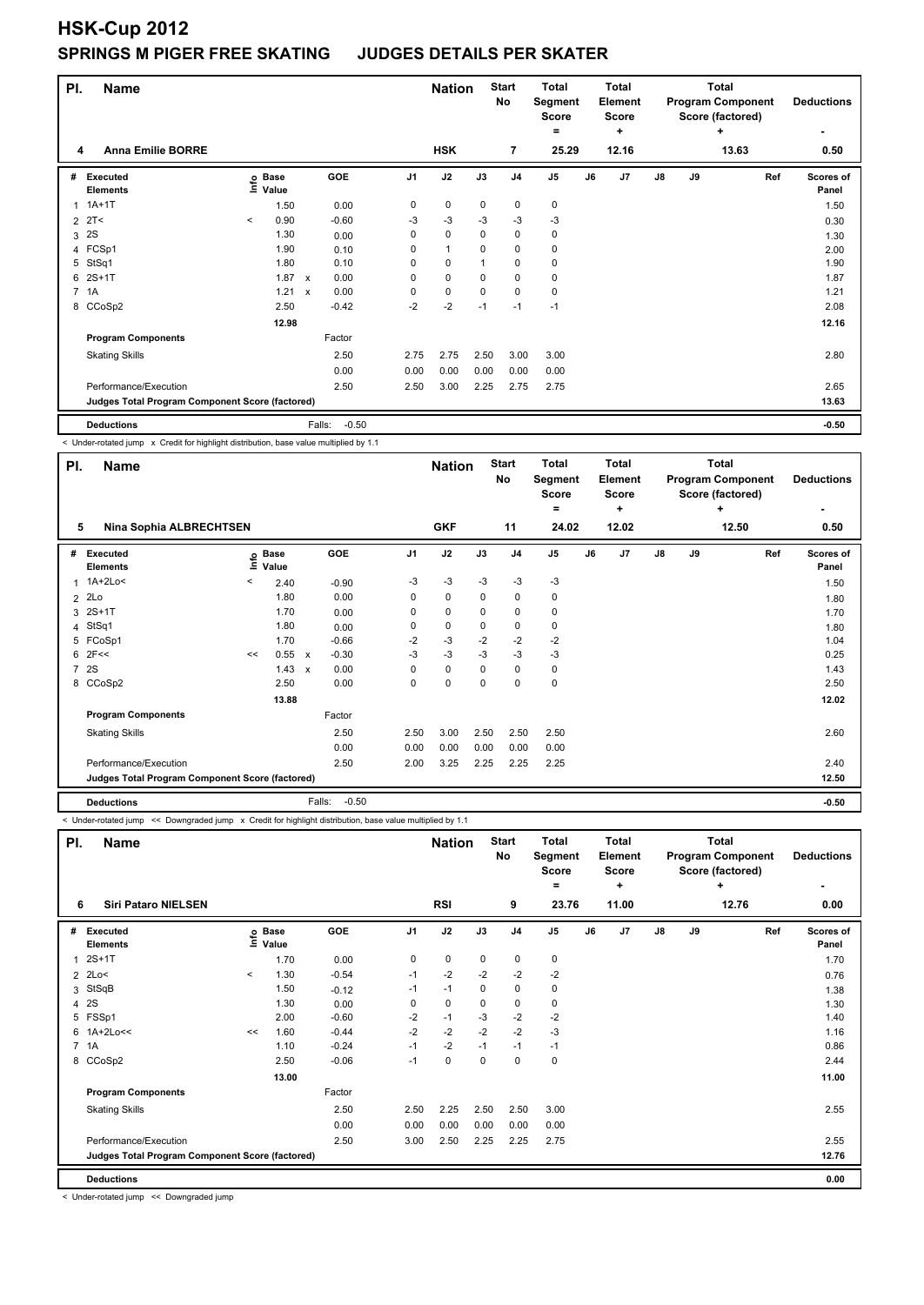| PI. | <b>Name</b>                                     |                            |                           |         |                | <b>Nation</b> |          | <b>Start</b><br>No | <b>Total</b><br>Segment<br>Score<br>۰ |    | <b>Total</b><br>Element<br><b>Score</b><br>٠ |    |    | <b>Total</b><br><b>Program Component</b><br>Score (factored)<br>٠ | <b>Deductions</b>  |
|-----|-------------------------------------------------|----------------------------|---------------------------|---------|----------------|---------------|----------|--------------------|---------------------------------------|----|----------------------------------------------|----|----|-------------------------------------------------------------------|--------------------|
| 7   | <b>Daniella WATANABE</b>                        |                            |                           |         |                | <b>MKK</b>    |          | 20                 | 23.45                                 |    | 10.32                                        |    |    | 13.13                                                             | 0.00               |
| #   | Executed<br><b>Elements</b>                     | e Base<br>⊆ Value<br>Value |                           | GOE     | J <sub>1</sub> | J2            | J3       | J <sub>4</sub>     | J <sub>5</sub>                        | J6 | J <sub>7</sub>                               | J8 | J9 | Ref                                                               | Scores of<br>Panel |
| 1   | 1Lz                                             | 0.60                       |                           | 0.04    | 0              | 1             | 0        | 0                  | 0                                     |    |                                              |    |    |                                                                   | 0.64               |
|     | 2 1A+1T                                         | 1.50                       |                           | 0.00    | 0              | 0             | 0        | 0                  | 0                                     |    |                                              |    |    |                                                                   | 1.50               |
|     | 3 FCSpB                                         | 1.60                       |                           | $-0.66$ | $-2$           | $-2$          | $-3$     | $-2$               | $-2$                                  |    |                                              |    |    |                                                                   | 0.94               |
|     | 4 StSq1                                         | 1.80                       |                           | 0.00    | 0              | $\pmb{0}$     | 0        | 0                  | 0                                     |    |                                              |    |    |                                                                   | 1.80               |
| 5   | 2S                                              | 1.43                       | $\boldsymbol{\mathsf{x}}$ | 0.00    | 0              | 0             | $\Omega$ | 0                  | 0                                     |    |                                              |    |    |                                                                   | 1.43               |
| 6   | $1F+1Lo$                                        | 1.10                       | $\boldsymbol{\mathsf{x}}$ | 0.00    | 0              | $\mathbf 0$   | 0        | $\mathbf 0$        | 0                                     |    |                                              |    |    |                                                                   | 1.10               |
|     | 7 1A                                            | 1.21                       | $\boldsymbol{\mathsf{x}}$ | 0.00    | 0              | $\pmb{0}$     | 0        | $\mathbf 0$        | 0                                     |    |                                              |    |    |                                                                   | 1.21               |
|     | 8 CCoSpB                                        | 1.70                       |                           | 0.00    | 0              | $\pmb{0}$     | 0        | $\mathbf 0$        | $\pmb{0}$                             |    |                                              |    |    |                                                                   | 1.70               |
|     |                                                 | 10.94                      |                           |         |                |               |          |                    |                                       |    |                                              |    |    |                                                                   | 10.32              |
|     | <b>Program Components</b>                       |                            |                           | Factor  |                |               |          |                    |                                       |    |                                              |    |    |                                                                   |                    |
|     | <b>Skating Skills</b>                           |                            |                           | 2.50    | 2.50           | 2.50          | 2.50     | 2.50               | 2.75                                  |    |                                              |    |    |                                                                   | 2.55               |
|     |                                                 |                            |                           | 0.00    | 0.00           | 0.00          | 0.00     | 0.00               | 0.00                                  |    |                                              |    |    |                                                                   |                    |
|     | Performance/Execution                           |                            |                           | 2.50    | 2.50           | 2.75          | 2.50     | 2.75               | 3.00                                  |    |                                              |    |    |                                                                   | 2.70               |
|     | Judges Total Program Component Score (factored) |                            |                           |         |                |               |          |                    |                                       |    |                                              |    |    |                                                                   | 13.13              |
|     | <b>Deductions</b>                               |                            |                           |         |                |               |          |                    |                                       |    |                                              |    |    |                                                                   | 0.00               |

x Credit for highlight distribution, base value multiplied by 1.1

| PI. | <b>Name</b>                                     |         |                      |                      |                | <b>Nation</b> |             | <b>Start</b><br>No | <b>Total</b><br>Segment<br>Score<br>$=$ |    | Total<br>Element<br><b>Score</b><br>٠ |    |    | <b>Total</b><br><b>Program Component</b><br>Score (factored)<br>÷ | <b>Deductions</b>  |
|-----|-------------------------------------------------|---------|----------------------|----------------------|----------------|---------------|-------------|--------------------|-----------------------------------------|----|---------------------------------------|----|----|-------------------------------------------------------------------|--------------------|
| 8   | Sophie Frederikke GOMMESEN                      |         |                      |                      |                | <b>ESK</b>    |             | 1                  | 22.84                                   |    | 11.21                                 |    |    | 12.13                                                             | ٠<br>0.50          |
| #   | Executed<br><b>Elements</b>                     | ١nf٥    | <b>Base</b><br>Value | GOE                  | J <sub>1</sub> | J2            | J3          | J <sub>4</sub>     | J <sub>5</sub>                          | J6 | J7                                    | J8 | J9 | Ref                                                               | Scores of<br>Panel |
|     | 1 <sup>2S</sup>                                 |         | 1.30                 | 0.00                 | 0              | 0             | $\mathbf 0$ | $\pmb{0}$          | 0                                       |    |                                       |    |    |                                                                   | 1.30               |
|     | 2 2F+1T                                         |         | 2.20                 | $-0.06$              | $-1$           | 0             | 0           | 0                  | 0                                       |    |                                       |    |    |                                                                   | 2.14               |
|     | $3$ 2Lo<                                        | $\prec$ | 1.30                 | $-0.90$              | -3             | $-3$          | -3          | $-3$               | -3                                      |    |                                       |    |    |                                                                   | 0.40               |
|     | 4 FCSpB                                         |         | 1.60                 | $-0.66$              | $-2$           | $-3$          | $-3$        | $-1$               | $-2$                                    |    |                                       |    |    |                                                                   | 0.94               |
|     | 5 1Lz+2T                                        |         | 1.90                 | 0.00                 | 0              | 0             | 0           | 0                  | 0                                       |    |                                       |    |    |                                                                   | 1.90               |
|     | 6 1A                                            |         | 1.21                 | 0.00<br>$\mathsf{x}$ | 0              | 0             | 0           | $\mathbf 0$        | 0                                       |    |                                       |    |    |                                                                   | 1.21               |
|     | 7 StSqB                                         |         | 1.50                 | 0.00                 | 0              | 0             | 0           | 0                  | 0                                       |    |                                       |    |    |                                                                   | 1.50               |
|     | 8 CCoSp1                                        |         | 2.00                 | $-0.18$              | 0              | $-1$          | 0           | $-1$               | $-1$                                    |    |                                       |    |    |                                                                   | 1.82               |
|     |                                                 |         | 13.01                |                      |                |               |             |                    |                                         |    |                                       |    |    |                                                                   | 11.21              |
|     | <b>Program Components</b>                       |         |                      | Factor               |                |               |             |                    |                                         |    |                                       |    |    |                                                                   |                    |
|     | <b>Skating Skills</b>                           |         |                      | 2.50                 | 2.75           | 3.00          | 2.00        | 2.50               | 2.50                                    |    |                                       |    |    |                                                                   | 2.55               |
|     |                                                 |         |                      | 0.00                 | 0.00           | 0.00          | 0.00        | 0.00               | 0.00                                    |    |                                       |    |    |                                                                   |                    |
|     | Performance/Execution                           |         |                      | 2.50                 | 2.25           | 2.50          | 1.75        | 2.50               | 2.50                                    |    |                                       |    |    |                                                                   | 2.30               |
|     | Judges Total Program Component Score (factored) |         |                      |                      |                |               |             |                    |                                         |    |                                       |    |    |                                                                   | 12.13              |
|     | <b>Deductions</b>                               |         |                      | $-0.50$<br>Falls:    |                |               |             |                    |                                         |    |                                       |    |    |                                                                   | $-0.50$            |

< Under-rotated jump x Credit for highlight distribution, base value multiplied by 1.1

| PI.            | <b>Name</b>                                     |    |                      |                           |         |                | <b>Nation</b> |      | <b>Start</b><br>No | <b>Total</b><br>Segment<br><b>Score</b><br>= |    | Total<br>Element<br><b>Score</b><br>٠ |    |    | <b>Total</b><br><b>Program Component</b><br>Score (factored)<br>÷ | <b>Deductions</b>  |
|----------------|-------------------------------------------------|----|----------------------|---------------------------|---------|----------------|---------------|------|--------------------|----------------------------------------------|----|---------------------------------------|----|----|-------------------------------------------------------------------|--------------------|
| 9              | <b>Frederikke KRISTENSEN</b>                    |    |                      |                           |         |                | <b>ESK</b>    |      | 4                  | 22.29                                        |    | 9.28                                  |    |    | 14.01                                                             | 1.00               |
| #              | Executed<br><b>Elements</b>                     | ۴ů | <b>Base</b><br>Value |                           | GOE     | J <sub>1</sub> | J2            | J3   | J <sub>4</sub>     | J <sub>5</sub>                               | J6 | J <sub>7</sub>                        | J8 | J9 | Ref                                                               | Scores of<br>Panel |
| $\overline{1}$ | 2S                                              |    | 1.30                 |                           | 0.00    | 0              | $\mathbf 0$   | 0    | 0                  | 0                                            |    |                                       |    |    |                                                                   | 1.30               |
|                | $2$ 2F<<                                        | << | 0.50                 |                           | $-0.30$ | -3             | $-3$          | $-3$ | $-3$               | $-3$                                         |    |                                       |    |    |                                                                   | 0.20               |
| 3              | StSq1                                           |    | 1.80                 |                           | 0.20    | 0              | $\mathbf 0$   | 1    | $\overline{1}$     | 0                                            |    |                                       |    |    |                                                                   | 2.00               |
| 4              | 2Lo<<                                           | << | 0.55                 | $\mathsf{x}$              | $-0.24$ | $-2$           | $-2$          | $-3$ | $-2$               | $-3$                                         |    |                                       |    |    |                                                                   | 0.31               |
|                | 5 2T+SEQ                                        |    | 1.14                 | $\boldsymbol{\mathsf{x}}$ | $-0.60$ | $-3$           | $-3$          | $-3$ | $-3$               | $-3$                                         |    |                                       |    |    |                                                                   | 0.54               |
| 6              | CCoSp2                                          |    | 2.50                 |                           | $-0.06$ | $-1$           | 0             | 0    | 0                  | 0                                            |    |                                       |    |    |                                                                   | 2.44               |
|                | 7 1A+2T<<                                       | << | 1.65                 | $\boldsymbol{\mathsf{x}}$ | $-0.56$ | -3             | $-3$          | $-3$ | $-2$               | $-3$                                         |    |                                       |    |    |                                                                   | 1.09               |
|                | 8 FCCoSp1                                       |    | 2.00                 |                           | $-0.60$ | $-2$           | $-2$          | -3   | $-1$               | -2                                           |    |                                       |    |    |                                                                   | 1.40               |
|                |                                                 |    | 11.44                |                           |         |                |               |      |                    |                                              |    |                                       |    |    |                                                                   | 9.28               |
|                | <b>Program Components</b>                       |    |                      |                           | Factor  |                |               |      |                    |                                              |    |                                       |    |    |                                                                   |                    |
|                | <b>Skating Skills</b>                           |    |                      |                           | 2.50    | 2.50           | 2.75          | 2.25 | 3.00               | 3.25                                         |    |                                       |    |    |                                                                   | 2.75               |
|                |                                                 |    |                      |                           | 0.00    | 0.00           | 0.00          | 0.00 | 0.00               | 0.00                                         |    |                                       |    |    |                                                                   |                    |
|                | Performance/Execution                           |    |                      |                           | 2.50    | 2.75           | 3.00          | 2.25 | 3.25               | 3.00                                         |    |                                       |    |    |                                                                   | 2.85               |
|                | Judges Total Program Component Score (factored) |    |                      |                           |         |                |               |      |                    |                                              |    |                                       |    |    |                                                                   | 14.01              |
|                | <b>Deductions</b>                               |    | Time violation:      |                           | $-1.00$ |                |               |      |                    |                                              |    |                                       |    |    |                                                                   | $-1.00$            |

<< Downgraded jump x Credit for highlight distribution, base value multiplied by 1.1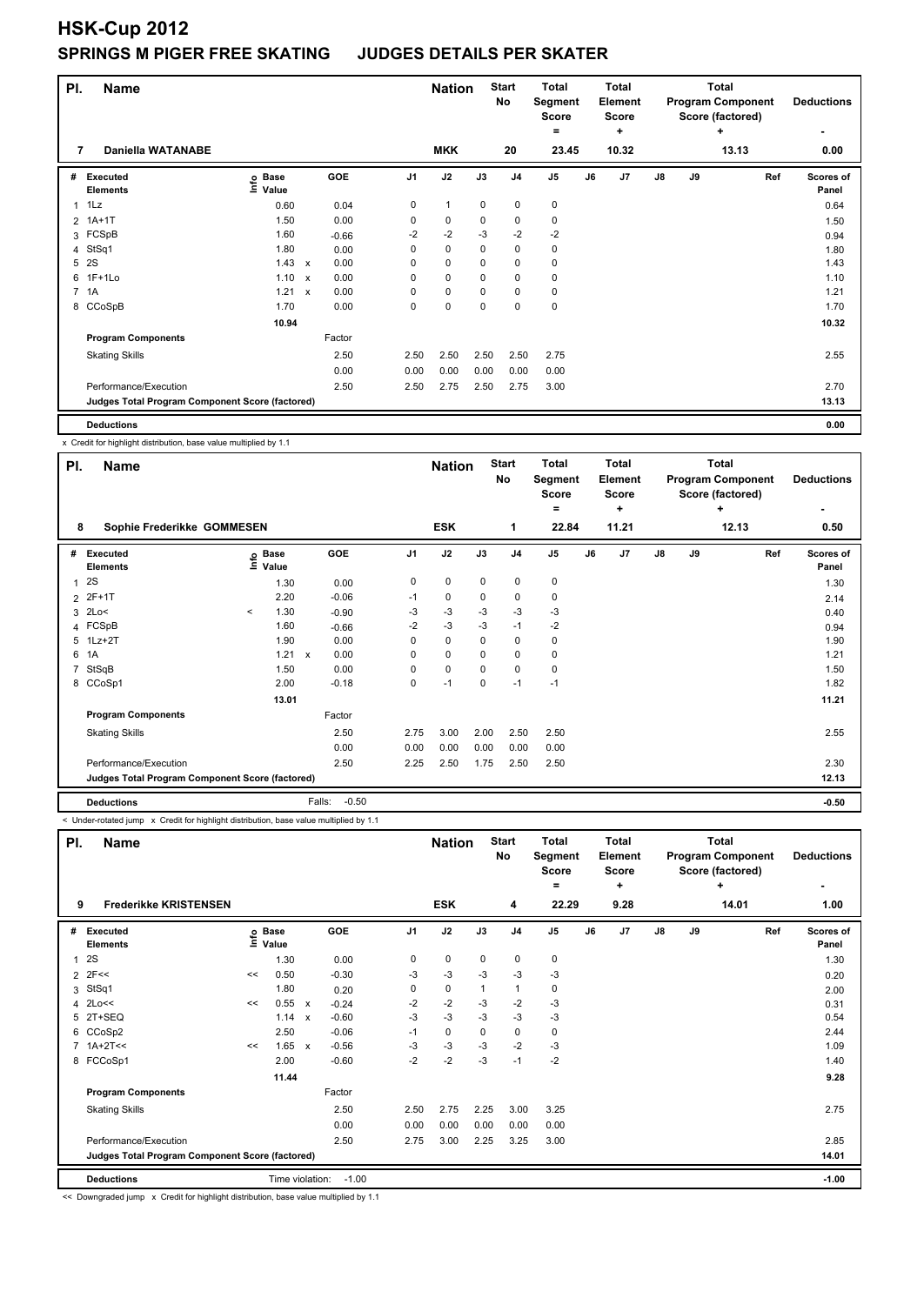| PI.            | <b>Name</b>                                     |                                  |                           |         |                | <b>Nation</b> |             | <b>Start</b><br><b>No</b> | <b>Total</b><br>Segment<br>Score<br>= |    | <b>Total</b><br><b>Element</b><br><b>Score</b><br>÷ |               |    | <b>Total</b><br><b>Program Component</b><br>Score (factored)<br>٠ | <b>Deductions</b>         |
|----------------|-------------------------------------------------|----------------------------------|---------------------------|---------|----------------|---------------|-------------|---------------------------|---------------------------------------|----|-----------------------------------------------------|---------------|----|-------------------------------------------------------------------|---------------------------|
| 10             | <b>Viola Maria MEISL</b>                        |                                  |                           |         |                | <b>SKK</b>    |             | 5                         | 21.92                                 |    | 11.41                                               |               |    | 10.51                                                             | 0.00                      |
| #              | Executed<br><b>Elements</b>                     | <b>Base</b><br>$ln f$ o<br>Value |                           | GOE     | J <sub>1</sub> | J2            | J3          | J <sub>4</sub>            | J <sub>5</sub>                        | J6 | J7                                                  | $\mathsf{J}8$ | J9 | Ref                                                               | <b>Scores of</b><br>Panel |
| 1              | 2S                                              | 1.30                             |                           | 0.00    | 0              | $\pmb{0}$     | $\mathbf 0$ | $\mathbf 0$               | $\pmb{0}$                             |    |                                                     |               |    |                                                                   | 1.30                      |
| $\overline{2}$ | 2Lo                                             | 1.80                             |                           | $-0.36$ | $-1$           | $-1$          | $-1$        | $-2$                      | $-1$                                  |    |                                                     |               |    |                                                                   | 1.44                      |
| 3              | FCCoSpB                                         | 1.70                             |                           | $-0.84$ | -3             | $-3$          | -3          | $-2$                      | $-3$                                  |    |                                                     |               |    |                                                                   | 0.86                      |
| 4              | StSqB                                           | 1.50                             |                           | $-0.36$ | $-1$           | $-2$          | $-1$        | $-1$                      | $-1$                                  |    |                                                     |               |    |                                                                   | 1.14                      |
| 5              | 1A                                              | 1.21 x                           |                           | 0.04    | 0              | $\mathbf 0$   | 0           | $\mathbf{1}$              | 0                                     |    |                                                     |               |    |                                                                   | 1.25                      |
| 6              | 2S+SEQ                                          | 1.14                             | $\boldsymbol{\mathsf{x}}$ | $-0.28$ | $-2$           | $-2$          | $-1$        | $-1$                      | $-1$                                  |    |                                                     |               |    |                                                                   | 0.86                      |
|                | 7 2Lo+1T                                        | 2.42                             | $\boldsymbol{\mathsf{x}}$ | $-0.06$ | $-1$           | 0             | 0           | 0                         | 0                                     |    |                                                     |               |    |                                                                   | 2.36                      |
|                | 8 CCoSp2                                        | 2.50                             |                           | $-0.30$ | $-2$           | $-1$          | 0           | $-1$                      | $-1$                                  |    |                                                     |               |    |                                                                   | 2.20                      |
|                |                                                 | 13.57                            |                           |         |                |               |             |                           |                                       |    |                                                     |               |    |                                                                   | 11.41                     |
|                | <b>Program Components</b>                       |                                  |                           | Factor  |                |               |             |                           |                                       |    |                                                     |               |    |                                                                   |                           |
|                | <b>Skating Skills</b>                           |                                  |                           | 2.50    | 2.25           | 2.00          | 1.50        | 2.25                      | 1.75                                  |    |                                                     |               |    |                                                                   | 1.95                      |
|                |                                                 |                                  |                           | 0.00    | 0.00           | 0.00          | 0.00        | 0.00                      | 0.00                                  |    |                                                     |               |    |                                                                   |                           |
|                | Performance/Execution                           |                                  |                           | 2.50    | 2.50           | 2.50          | 1.75        | 2.50                      | 2.00                                  |    |                                                     |               |    |                                                                   | 2.25                      |
|                | Judges Total Program Component Score (factored) |                                  |                           |         |                |               |             |                           |                                       |    |                                                     |               |    |                                                                   | 10.51                     |
|                | <b>Deductions</b>                               |                                  |                           |         |                |               |             |                           |                                       |    |                                                     |               |    |                                                                   | 0.00                      |

x Credit for highlight distribution, base value multiplied by 1.1

| PI.          | Name                                            |                            |                      |                | <b>Nation</b> |      | <b>Start</b><br>No | <b>Total</b><br>Segment<br><b>Score</b><br>$=$ |    | Total<br>Element<br><b>Score</b><br>÷ |    |    | <b>Total</b><br><b>Program Component</b><br>Score (factored)<br>٠ | <b>Deductions</b>  |
|--------------|-------------------------------------------------|----------------------------|----------------------|----------------|---------------|------|--------------------|------------------------------------------------|----|---------------------------------------|----|----|-------------------------------------------------------------------|--------------------|
| 11           | <b>Ida Olivia FABRICIUS</b>                     |                            |                      |                | <b>HSK</b>    |      | 13                 | 21.61                                          |    | 10.61                                 |    |    | 11.00                                                             | 0.00               |
| #            | Executed<br><b>Elements</b>                     | e Base<br>E Value<br>Value | GOE                  | J <sub>1</sub> | J2            | J3   | J <sub>4</sub>     | J5                                             | J6 | J7                                    | J8 | J9 | Ref                                                               | Scores of<br>Panel |
| $\mathbf{1}$ | 2S                                              | 1.30                       | 0.00                 | 0              | 0             | 0    | $\mathbf 0$        | 0                                              |    |                                       |    |    |                                                                   | 1.30               |
|              | $2$ 1F                                          | 0.50                       | 0.00                 | 0              | 0             | 0    | $\mathbf 0$        | 0                                              |    |                                       |    |    |                                                                   | 0.50               |
|              | 3 2S+1T                                         | 1.70                       | $-0.12$              | $-1$           | 0             | $-1$ | $-1$               | 0                                              |    |                                       |    |    |                                                                   | 1.58               |
|              | 4 1A                                            | 1.10                       | 0.00                 | 0              | 0             | 0    | 0                  | 0                                              |    |                                       |    |    |                                                                   | 1.10               |
|              | 5 CCoSpB                                        | 1.70                       | $-0.12$              | $-1$           | 0             | 0    | 0                  | $-1$                                           |    |                                       |    |    |                                                                   | 1.58               |
| 6            | $1A+1T$                                         | 1.65                       | 0.00<br>$\mathbf{x}$ | 0              | 0             | 0    | 0                  | 0                                              |    |                                       |    |    |                                                                   | 1.65               |
| $7^{\circ}$  | StSqB                                           | 1.50                       | 0.20                 | 0              | 1             | 0    | 1                  | 0                                              |    |                                       |    |    |                                                                   | 1.70               |
|              | 8 FUSpB                                         | 1.50                       | $-0.30$              | $-1$           | $-1$          | $-2$ | $-1$               | 0                                              |    |                                       |    |    |                                                                   | 1.20               |
|              |                                                 | 10.95                      |                      |                |               |      |                    |                                                |    |                                       |    |    |                                                                   | 10.61              |
|              | <b>Program Components</b>                       |                            | Factor               |                |               |      |                    |                                                |    |                                       |    |    |                                                                   |                    |
|              | <b>Skating Skills</b>                           |                            | 2.50                 | 2.00           | 2.50          | 2.25 | 2.25               | 2.50                                           |    |                                       |    |    |                                                                   | 2.30               |
|              |                                                 |                            | 0.00                 | 0.00           | 0.00          | 0.00 | 0.00               | 0.00                                           |    |                                       |    |    |                                                                   |                    |
|              | Performance/Execution                           |                            | 2.50                 | 1.75           | 2.25          | 1.75 | 2.50               | 2.25                                           |    |                                       |    |    |                                                                   | 2.10               |
|              | Judges Total Program Component Score (factored) |                            |                      |                |               |      |                    |                                                |    |                                       |    |    |                                                                   | 11.00              |
|              | <b>Deductions</b>                               |                            |                      |                |               |      |                    |                                                |    |                                       |    |    |                                                                   | 0.00               |

x Credit for highlight distribution, base value multiplied by 1.1

| PI.                     | <b>Name</b>                                     |                           |   |         |                | <b>Nation</b>  |             | <b>Start</b><br><b>No</b> | <b>Total</b><br>Segment<br><b>Score</b><br>= |    | <b>Total</b><br><b>Element</b><br><b>Score</b><br>÷ |    |    | <b>Total</b><br><b>Program Component</b><br>Score (factored)<br>٠ | <b>Deductions</b>  |
|-------------------------|-------------------------------------------------|---------------------------|---|---------|----------------|----------------|-------------|---------------------------|----------------------------------------------|----|-----------------------------------------------------|----|----|-------------------------------------------------------------------|--------------------|
| 12                      | Jane ISKOV                                      |                           |   |         |                | <b>VSK</b>     |             | 8                         | 21.19                                        |    | 10.94                                               |    |    | 10.25                                                             | 0.00               |
| #                       | Executed<br><b>Elements</b>                     | <b>Base</b><br>۴<br>Value |   | GOE     | J <sub>1</sub> | J2             | J3          | J <sub>4</sub>            | J <sub>5</sub>                               | J6 | J <sub>7</sub>                                      | J8 | J9 | Ref                                                               | Scores of<br>Panel |
| 1                       | $2S+1Lo$                                        | 1.80                      |   | $-0.04$ | 0              | $-1$           | $\mathbf 0$ | $\mathbf 0$               | $\pmb{0}$                                    |    |                                                     |    |    |                                                                   | 1.76               |
| $\overline{2}$          | 1A+1Lo                                          | 1.60                      |   | 0.08    | 1              | 0              | 0           | $\mathbf{1}$              | 0                                            |    |                                                     |    |    |                                                                   | 1.68               |
| 3                       | FCSpB                                           | 1.60                      |   | $-0.72$ | $-2$           | $-3$           | $-3$        | $-2$                      | $-2$                                         |    |                                                     |    |    |                                                                   | 0.88               |
| $\overline{\mathbf{4}}$ | 2T                                              | 1.43                      | X | $-0.44$ | $-1$           | $-3$           | $-2$        | $-3$                      | $-2$                                         |    |                                                     |    |    |                                                                   | 0.99               |
| 5                       | StSqB                                           | 1.50                      |   | $-0.24$ | $-1$           | $-2$           | $\mathbf 0$ | 0                         | $-1$                                         |    |                                                     |    |    |                                                                   | 1.26               |
| 6                       | 2Lo                                             | 1.98                      | X | $-0.66$ | $-2$           | $-3$           | $-2$        | $-2$                      | $-2$                                         |    |                                                     |    |    |                                                                   | 1.32               |
| 7                       | CCoSp1                                          | 2.00                      |   | $-0.42$ | $-1$           | $-1$           | $-1$        | $-2$                      | $-2$                                         |    |                                                     |    |    |                                                                   | 1.58               |
| 8                       | <b>2S</b>                                       | 1.43                      | х | 0.04    | 0              | $\overline{1}$ | 0           | $\mathbf 0$               | $\pmb{0}$                                    |    |                                                     |    |    |                                                                   | 1.47               |
|                         |                                                 | 13.34                     |   |         |                |                |             |                           |                                              |    |                                                     |    |    |                                                                   | 10.94              |
|                         | <b>Program Components</b>                       |                           |   | Factor  |                |                |             |                           |                                              |    |                                                     |    |    |                                                                   |                    |
|                         | <b>Skating Skills</b>                           |                           |   | 2.50    | 2.25           | 2.00           | 2.00        | 2.25                      | 2.50                                         |    |                                                     |    |    |                                                                   | 2.20               |
|                         |                                                 |                           |   | 0.00    | 0.00           | 0.00           | 0.00        | 0.00                      | 0.00                                         |    |                                                     |    |    |                                                                   |                    |
|                         | Performance/Execution                           |                           |   | 2.50    | 1.75           | 1.75           | 2.00        | 2.00                      | 2.00                                         |    |                                                     |    |    |                                                                   | 1.90               |
|                         | Judges Total Program Component Score (factored) |                           |   |         |                |                |             |                           |                                              |    |                                                     |    |    |                                                                   | 10.25              |
|                         | <b>Deductions</b>                               |                           |   |         |                |                |             |                           |                                              |    |                                                     |    |    |                                                                   | 0.00               |

x Credit for highlight distribution, base value multiplied by 1.1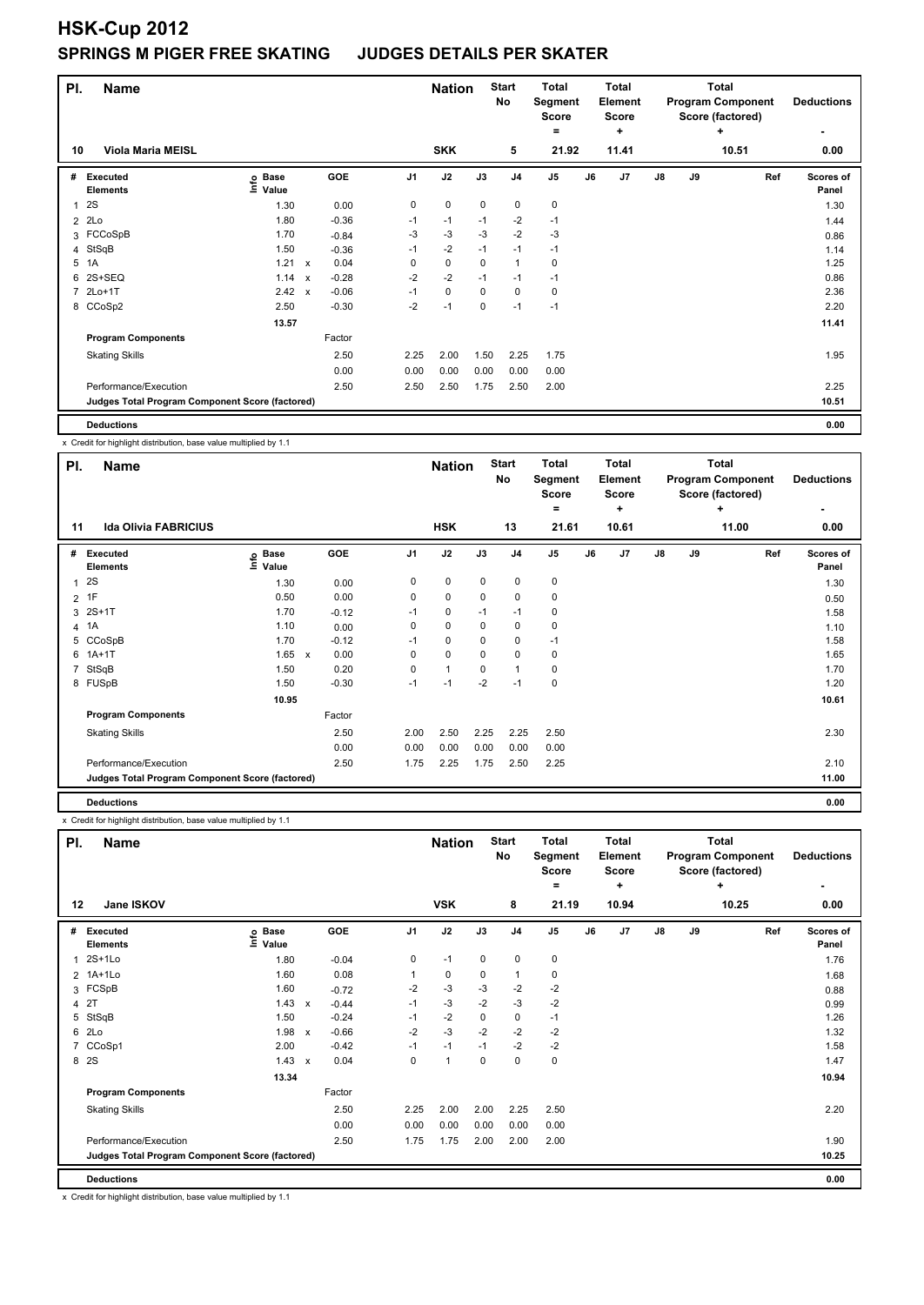# **HSK-Cup 2012 SPRINGS M PIGER FREE SKATI**

| NG |  | <b>JUDGES DETAILS PER SKATER</b> |  |  |  |
|----|--|----------------------------------|--|--|--|
|----|--|----------------------------------|--|--|--|

| PI.            | Name                                            |                              |                           |         | <b>Nation</b>  |             | <b>Start</b><br>No | <b>Total</b><br>Segment<br><b>Score</b><br>= |               | <b>Total</b><br><b>Element</b><br><b>Score</b><br>÷ |       |               | <b>Total</b><br><b>Program Component</b><br>Score (factored)<br>٠ | <b>Deductions</b><br>٠ |                    |
|----------------|-------------------------------------------------|------------------------------|---------------------------|---------|----------------|-------------|--------------------|----------------------------------------------|---------------|-----------------------------------------------------|-------|---------------|-------------------------------------------------------------------|------------------------|--------------------|
| 13             | Josefine HOLM                                   |                              |                           |         |                | <b>ESK</b>  |                    | 6                                            | 21.14         |                                                     | 10.76 |               |                                                                   | 10.38                  | 0.00               |
| #              | Executed<br><b>Elements</b>                     | <b>Base</b><br>lnfo<br>Value |                           | GOE     | J <sub>1</sub> | J2          | J3                 | J <sub>4</sub>                               | $\mathsf{J}5$ | J6                                                  | J7    | $\mathsf{J}8$ | J9                                                                | Ref                    | Scores of<br>Panel |
|                | $1 \t1A$                                        | 1.10                         |                           | 0.00    | 0              | 0           | 0                  | 0                                            | 0             |                                                     |       |               |                                                                   |                        | 1.10               |
|                | $2$ 1F                                          | 0.50                         |                           | 0.00    | 0              | $\mathbf 0$ | $\mathbf 0$        | $\mathbf 0$                                  | 0             |                                                     |       |               |                                                                   |                        | 0.50               |
|                | 3 2S+1Lo                                        | 1.80                         |                           | $-0.28$ | $-1$           | $-1$        | $-1$               | $-2$                                         | $-2$          |                                                     |       |               |                                                                   |                        | 1.52               |
|                | 4 FCCoSp1                                       | 2.00                         |                           | $-0.42$ | $-1$           | $-2$        | $-2$               | $-1$                                         | $-1$          |                                                     |       |               |                                                                   |                        | 1.58               |
|                | $5$ $2T+1T$                                     | 1.87                         | $\mathsf{x}$              | $-0.20$ | $-1$           | $-1$        | $-1$               | $-1$                                         | $-1$          |                                                     |       |               |                                                                   |                        | 1.67               |
| 6              | <b>2S</b>                                       | 1.43                         | $\boldsymbol{\mathsf{x}}$ | $-0.24$ | $-2$           | $-1$        | $-1$               | $-1$                                         | $-1$          |                                                     |       |               |                                                                   |                        | 1.19               |
| $\overline{7}$ | StSq1                                           | 1.80                         |                           | $-0.18$ | $-1$           | 0           | 0                  | $-1$                                         | $-1$          |                                                     |       |               |                                                                   |                        | 1.62               |
|                | 8 CCoSpB                                        | 1.70                         |                           | $-0.12$ | 0              | $\mathbf 0$ | $\mathbf 0$        | $-1$                                         | $-1$          |                                                     |       |               |                                                                   |                        | 1.58               |
|                |                                                 | 12.20                        |                           |         |                |             |                    |                                              |               |                                                     |       |               |                                                                   |                        | 10.76              |
|                | <b>Program Components</b>                       |                              |                           | Factor  |                |             |                    |                                              |               |                                                     |       |               |                                                                   |                        |                    |
|                | <b>Skating Skills</b>                           |                              |                           | 2.50    | 2.25           | 1.75        | 1.75               | 1.75                                         | 1.75          |                                                     |       |               |                                                                   |                        | 1.85               |
|                |                                                 |                              |                           | 0.00    | 0.00           | 0.00        | 0.00               | 0.00                                         | 0.00          |                                                     |       |               |                                                                   |                        |                    |
|                | Performance/Execution                           |                              |                           | 2.50    | 2.75           | 2.25        | 2.25               | 2.25                                         | 2.00          |                                                     |       |               |                                                                   |                        | 2.30               |
|                | Judges Total Program Component Score (factored) |                              |                           |         |                |             |                    |                                              |               |                                                     |       |               |                                                                   |                        | 10.38              |
|                | <b>Deductions</b>                               |                              |                           |         |                |             |                    |                                              |               |                                                     |       |               |                                                                   |                        | 0.00               |

x Credit for highlight distribution, base value multiplied by 1.1

| PI.          | <b>Name</b>                                     |                            |                           |         | <b>Nation</b>  |            | <b>Start</b><br>No | <b>Total</b><br>Segment<br><b>Score</b><br>$=$ |                | <b>Total</b><br>Element<br><b>Score</b><br>٠ |       |               | <b>Total</b><br><b>Program Component</b><br>Score (factored)<br>٠ | <b>Deductions</b><br>٠ |                           |
|--------------|-------------------------------------------------|----------------------------|---------------------------|---------|----------------|------------|--------------------|------------------------------------------------|----------------|----------------------------------------------|-------|---------------|-------------------------------------------------------------------|------------------------|---------------------------|
| 14           | <b>Annie Haller NILSSON</b>                     |                            |                           |         |                | <b>MKK</b> |                    | 21                                             | 20.57          |                                              | 10.07 |               |                                                                   | 11.50                  | 1.00                      |
| #            | Executed<br><b>Elements</b>                     | e Base<br>E Value<br>Value |                           | GOE     | J <sub>1</sub> | J2         | J3                 | J <sub>4</sub>                                 | J <sub>5</sub> | J6                                           | J7    | $\mathsf{J}8$ | J9                                                                | Ref                    | <b>Scores of</b><br>Panel |
| $\mathbf{1}$ | 2S                                              | 1.30                       |                           | 0.00    | 0              | 0          | 0                  | $\mathbf 0$                                    | 0              |                                              |       |               |                                                                   |                        | 1.30                      |
|              | 2 1A                                            | 1.10                       |                           | 0.08    | 1              | 1          | $\mathbf 0$        | 0                                              | 0              |                                              |       |               |                                                                   |                        | 1.18                      |
| 3            | FCSpB                                           | 1.60                       |                           | $-0.66$ | $-2$           | $-3$       | $-2$               | $-2$                                           | $-2$           |                                              |       |               |                                                                   |                        | 0.94                      |
| 4            | StSqB                                           | 1.50                       |                           | $-0.24$ | $-1$           | $-1$       | $\mathbf 0$        | $-1$                                           | $-1$           |                                              |       |               |                                                                   |                        | 1.26                      |
|              | 5 2Lo                                           | 1.98                       | $\mathsf{x}$              | $-0.90$ | $-3$           | $-3$       | $-3$               | $-3$                                           | $-3$           |                                              |       |               |                                                                   |                        | 1.08                      |
| 6            | $1T+2T$                                         | 1.87                       | $\boldsymbol{\mathsf{x}}$ | $-0.60$ | $-3$           | $-3$       | $-3$               | $-3$                                           | $-3$           |                                              |       |               |                                                                   |                        | 1.27                      |
|              | 7 1F+1Lo                                        | 1.10 x                     |                           | 0.00    | 0              | 0          | $\mathbf 0$        | 0                                              | 0              |                                              |       |               |                                                                   |                        | 1.10                      |
|              | 8 CCoSp1                                        | 2.00                       |                           | $-0.06$ | $-1$           | 0          | $\Omega$           | 0                                              | 0              |                                              |       |               |                                                                   |                        | 1.94                      |
|              |                                                 | 12.45                      |                           |         |                |            |                    |                                                |                |                                              |       |               |                                                                   |                        | 10.07                     |
|              | <b>Program Components</b>                       |                            |                           | Factor  |                |            |                    |                                                |                |                                              |       |               |                                                                   |                        |                           |
|              | <b>Skating Skills</b>                           |                            |                           | 2.50    | 2.50           | 2.75       | 2.75               | 2.00                                           | 2.50           |                                              |       |               |                                                                   |                        | 2.50                      |
|              |                                                 |                            |                           | 0.00    | 0.00           | 0.00       | 0.00               | 0.00                                           | 0.00           |                                              |       |               |                                                                   |                        |                           |
|              | Performance/Execution                           |                            |                           | 2.50    | 1.75           | 2.50       | 2.00               | 2.00                                           | 2.25           |                                              |       |               |                                                                   |                        | 2.10                      |
|              | Judges Total Program Component Score (factored) |                            |                           |         |                |            |                    |                                                |                |                                              |       |               |                                                                   |                        | 11.50                     |
|              | <b>Deductions</b>                               |                            | Falls:                    | $-1.00$ |                |            |                    |                                                |                |                                              |       |               |                                                                   |                        | $-1.00$                   |

x Credit for highlight distribution, base value multiplied by 1.1

| PI.            | <b>Name</b>                                     |                              |                           |         |                | <b>Nation</b> |             | <b>Start</b><br>No | <b>Total</b><br>Segment<br><b>Score</b><br>= |    | <b>Total</b><br><b>Element</b><br><b>Score</b><br>÷ |    | <b>Total</b><br><b>Program Component</b><br>Score (factored) | <b>Deductions</b><br>۰ |                           |
|----------------|-------------------------------------------------|------------------------------|---------------------------|---------|----------------|---------------|-------------|--------------------|----------------------------------------------|----|-----------------------------------------------------|----|--------------------------------------------------------------|------------------------|---------------------------|
| 15             | <b>Katrine HANSEN</b>                           |                              |                           |         |                | <b>GKF</b>    |             | 16                 | 19.84                                        |    | 9.46                                                |    |                                                              | 11.38                  | 1.00                      |
| #              | Executed<br><b>Elements</b>                     | <b>Base</b><br>lnfo<br>Value |                           | GOE     | J <sub>1</sub> | J2            | J3          | J <sub>4</sub>     | J <sub>5</sub>                               | J6 | J7                                                  | J8 | J9                                                           | Ref                    | <b>Scores of</b><br>Panel |
| 1              | $1A+2T$                                         | 2.40                         |                           | $-0.60$ | -3             | $-3$          | $-3$        | $-3$               | $-3$                                         |    |                                                     |    |                                                              |                        | 1.80                      |
| $\overline{2}$ | 2S                                              | 1.30                         |                           | $-0.60$ | -3             | $-3$          | -3          | -3                 | $-3$                                         |    |                                                     |    |                                                              |                        | 0.70                      |
|                | $3$ 2T+1T                                       | 1.70                         |                           | $-0.20$ | $-1$           | $\mathbf 0$   | $-2$        | $-1$               | $-1$                                         |    |                                                     |    |                                                              |                        | 1.50                      |
|                | 4 CCoSp2                                        | 2.50                         |                           | $-0.36$ | $-1$           | $-1$          | $-2$        | $-1$               | $-1$                                         |    |                                                     |    |                                                              |                        | 2.14                      |
| 5              | StSq1                                           | 1.80                         |                           | $-0.24$ | $-1$           | $-1$          | $-2$        | 0                  | 0                                            |    |                                                     |    |                                                              |                        | 1.56                      |
| 6              | 1Lo                                             | 0.55                         | $\mathsf{x}$              | 0.00    | 0              | 0             | 0           | 0                  | 0                                            |    |                                                     |    |                                                              |                        | 0.55                      |
| $\overline{7}$ | 1A                                              | 1.21                         | $\boldsymbol{\mathsf{x}}$ | 0.00    | 0              | $\mathbf 0$   | $\mathbf 0$ | $\mathbf 0$        | $\mathbf 0$                                  |    |                                                     |    |                                                              |                        | 1.21                      |
|                | 8 FCoSp                                         | 0.00                         |                           | 0.00    |                |               |             |                    |                                              |    |                                                     |    |                                                              |                        | 0.00                      |
|                |                                                 | 11.46                        |                           |         |                |               |             |                    |                                              |    |                                                     |    |                                                              |                        | 9.46                      |
|                | <b>Program Components</b>                       |                              |                           | Factor  |                |               |             |                    |                                              |    |                                                     |    |                                                              |                        |                           |
|                | <b>Skating Skills</b>                           |                              |                           | 2.50    | 2.25           | 2.00          | 1.50        | 3.00               | 2.50                                         |    |                                                     |    |                                                              |                        | 2.25                      |
|                |                                                 |                              |                           | 0.00    | 0.00           | 0.00          | 0.00        | 0.00               | 0.00                                         |    |                                                     |    |                                                              |                        |                           |
|                | Performance/Execution                           |                              |                           | 2.50    | 2.00           | 2.00          | 1.75        | 3.25               | 2.50                                         |    |                                                     |    |                                                              |                        | 2.30                      |
|                | Judges Total Program Component Score (factored) |                              |                           |         |                |               |             |                    |                                              |    |                                                     |    |                                                              |                        | 11.38                     |
|                | <b>Deductions</b>                               |                              | Falls:                    | $-1.00$ |                |               |             |                    |                                              |    |                                                     |    |                                                              |                        | $-1.00$                   |

x Credit for highlight distribution, base value multiplied by 1.1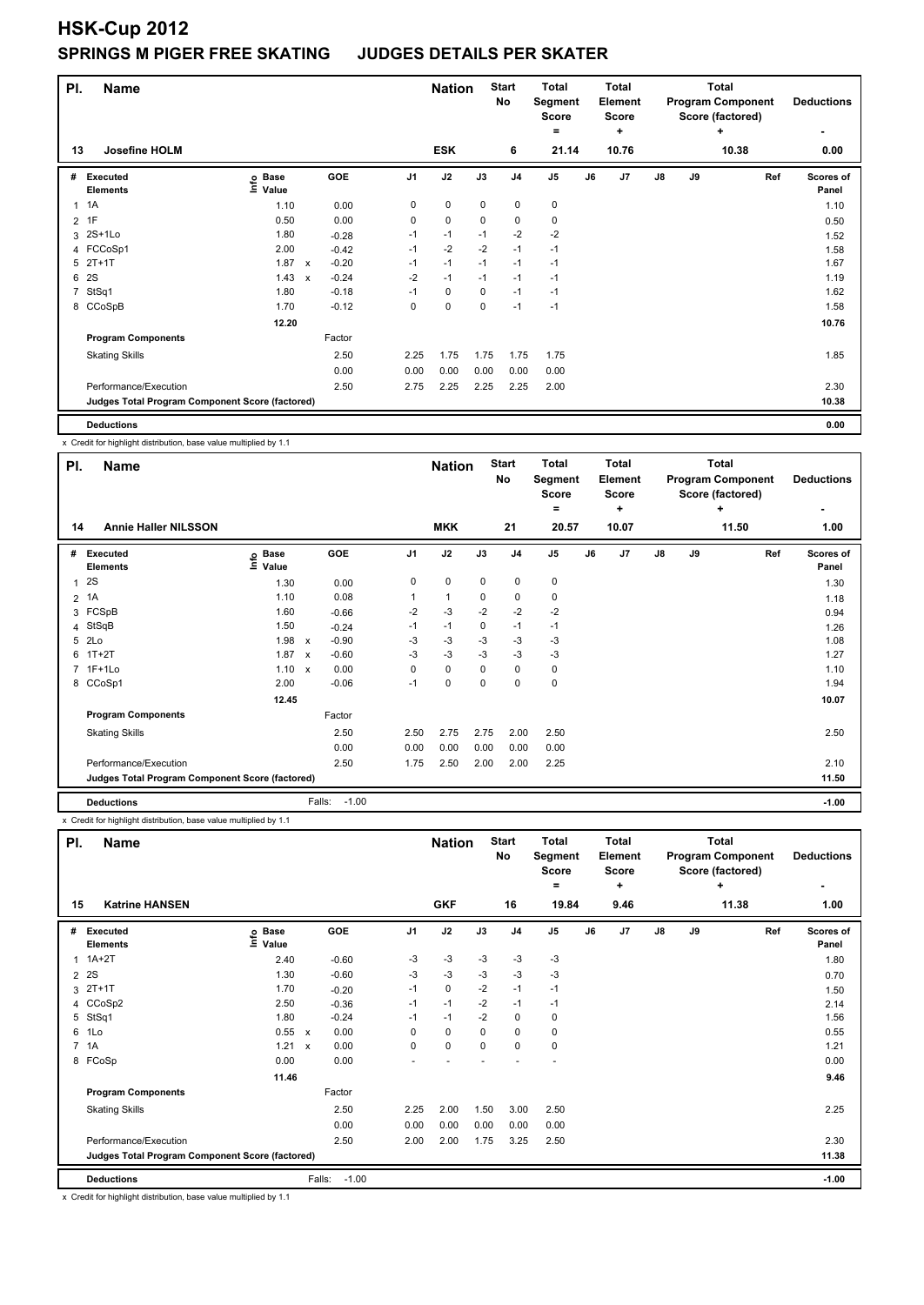| PI.            | <b>Name</b>                                     |         |                            |              |                   |                | <b>Nation</b> |          | <b>Start</b><br><b>No</b> | <b>Total</b><br>Segment<br><b>Score</b><br>= |    | Total<br><b>Element</b><br><b>Score</b><br>÷ |    |    | Total<br><b>Program Component</b><br>Score (factored)<br>٠ | <b>Deductions</b>         |
|----------------|-------------------------------------------------|---------|----------------------------|--------------|-------------------|----------------|---------------|----------|---------------------------|----------------------------------------------|----|----------------------------------------------|----|----|------------------------------------------------------------|---------------------------|
| 16             | Victoria Westergaard Michailof CLAUSEN          |         |                            |              |                   |                | <b>SKK</b>    |          | $\overline{2}$            | 19.46                                        |    | 9.33                                         |    |    | 11.63                                                      | 1.50                      |
| #              | <b>Executed</b><br><b>Elements</b>              |         | e Base<br>⊆ Value<br>Value |              | GOE               | J <sub>1</sub> | J2            | J3       | J <sub>4</sub>            | J <sub>5</sub>                               | J6 | J <sub>7</sub>                               | J8 | J9 | Ref                                                        | <b>Scores of</b><br>Panel |
| 1              | 2S                                              |         | 1.30                       |              | $-0.60$           | -3             | $-3$          | $-3$     | $-3$                      | $-3$                                         |    |                                              |    |    |                                                            | 0.70                      |
| 2              | 1F                                              |         | 0.50                       |              | 0.00              | 0              | $\mathbf 0$   | 0        | $\mathbf 0$               | 0                                            |    |                                              |    |    |                                                            | 0.50                      |
| 3              | CCoSp1                                          |         | 2.00                       |              | $-0.54$           | $-1$           | $-2$          | $-2$     | $-2$                      | $-2$                                         |    |                                              |    |    |                                                            | 1.46                      |
| 4              | 2Lo<                                            | $\prec$ | $1.43 \times$              |              | $-0.90$           | -3             | $-3$          | $-3$     | $-3$                      | $-3$                                         |    |                                              |    |    |                                                            | 0.53                      |
| 5              | $1A+1Lo$                                        |         | 1.76                       | $\mathsf{x}$ | $-0.04$           | $-1$           | $\mathbf 0$   | $\Omega$ | $\mathbf 0$               | 0                                            |    |                                              |    |    |                                                            | 1.72                      |
| 6              | FCCoSp2                                         |         | 2.50                       |              | $-0.24$           | $-1$           | 0             | $-1$     | $-1$                      | $-1$                                         |    |                                              |    |    |                                                            | 2.26                      |
| $\overline{7}$ | StSq1                                           |         | 1.80                       |              | $-0.18$           | 0              | $-1$          | 0        | $-1$                      | $-1$                                         |    |                                              |    |    |                                                            | 1.62                      |
| 8              | 2S+SEQ                                          |         | 1.14                       | $\mathsf{x}$ | $-0.60$           | $-3$           | $-3$          | $-3$     | $-3$                      | $-3$                                         |    |                                              |    |    |                                                            | 0.54                      |
|                |                                                 |         | 12.43                      |              |                   |                |               |          |                           |                                              |    |                                              |    |    |                                                            | 9.33                      |
|                | <b>Program Components</b>                       |         |                            |              | Factor            |                |               |          |                           |                                              |    |                                              |    |    |                                                            |                           |
|                | <b>Skating Skills</b>                           |         |                            |              | 2.50              | 3.00           | 2.50          | 2.25     | 2.25                      | 2.50                                         |    |                                              |    |    |                                                            | 2.50                      |
|                |                                                 |         |                            |              | 0.00              | 0.00           | 0.00          | 0.00     | 0.00                      | 0.00                                         |    |                                              |    |    |                                                            |                           |
|                | Performance/Execution                           |         |                            |              | 2.50              | 2.75           | 2.25          | 1.75     | 2.00                      | 2.00                                         |    |                                              |    |    |                                                            | 2.15                      |
|                | Judges Total Program Component Score (factored) |         |                            |              |                   |                |               |          |                           |                                              |    | 11.63                                        |    |    |                                                            |                           |
|                | <b>Deductions</b>                               |         |                            |              | $-1.50$<br>Falls: |                |               |          |                           |                                              |    |                                              |    |    |                                                            | $-1.50$                   |

< Under-rotated jump x Credit for highlight distribution, base value multiplied by 1.1

| PI. | <b>Name</b>                                     |                            |                           |                   |                | <b>Nation</b> |      | <b>Start</b><br>No | <b>Total</b><br>Segment<br><b>Score</b><br>$\equiv$ |    | <b>Total</b><br>Element<br><b>Score</b><br>٠ |               |    | Total<br><b>Program Component</b><br>Score (factored)<br>÷ | <b>Deductions</b>  |
|-----|-------------------------------------------------|----------------------------|---------------------------|-------------------|----------------|---------------|------|--------------------|-----------------------------------------------------|----|----------------------------------------------|---------------|----|------------------------------------------------------------|--------------------|
| 17  | <b>Ellen Garver DANIELSEN</b>                   |                            |                           |                   |                | <b>TSK</b>    |      | 3                  | 19.05                                               |    | 9.42                                         |               |    | 10.63                                                      | 1.00               |
| #   | Executed<br><b>Elements</b>                     | e Base<br>E Value<br>Value |                           | GOE               | J <sub>1</sub> | J2            | J3   | J <sub>4</sub>     | J <sub>5</sub>                                      | J6 | J7                                           | $\mathsf{J}8$ | J9 | Ref                                                        | Scores of<br>Panel |
|     | $1 \t1A$                                        | 1.10                       |                           | $-0.60$           | $-3$           | $-3$          | $-3$ | $-3$               | $-3$                                                |    |                                              |               |    |                                                            | 0.50               |
|     | 2 2 S                                           | 1.30                       |                           | $-0.60$           | $-3$           | $-3$          | $-3$ | $-3$               | $-3$                                                |    |                                              |               |    |                                                            | 0.70               |
| 3   | FCoSpB                                          | 1.50                       |                           | $-0.36$           | $-1$           | $-1$          | $-1$ | $-1$               | $-2$                                                |    |                                              |               |    |                                                            | 1.14               |
|     | 4 StSqB                                         | 1.50                       |                           | $-0.30$           | $-1$           | $-2$          | $-1$ | 0                  | $-1$                                                |    |                                              |               |    |                                                            | 1.20               |
|     | 5 1A+1Lo                                        | 1.76                       | $\boldsymbol{\mathsf{x}}$ | $-0.08$           | 0              | $-1$          | 0    | $-1$               | 0                                                   |    |                                              |               |    |                                                            | 1.68               |
|     | 6 CCoSp2                                        | 2.50                       |                           | 0.10              | 0              | 0             | 0    | $\mathbf{1}$       | 0                                                   |    |                                              |               |    |                                                            | 2.60               |
|     | 7 1Lz                                           | 0.66<br>e                  | $\mathbf{x}$              | $-0.16$           | $-2$           | $-1$          | $-2$ | $-1$               | $-2$                                                |    |                                              |               |    |                                                            | 0.50               |
|     | 8 2S+SEQ                                        | 1.14                       | $\boldsymbol{\mathsf{x}}$ | $-0.04$           | $-1$           | 0             | 0    | 0                  | 0                                                   |    |                                              |               |    |                                                            | 1.10               |
|     |                                                 | 11.46                      |                           |                   |                |               |      |                    |                                                     |    |                                              |               |    |                                                            | 9.42               |
|     | <b>Program Components</b>                       |                            |                           | Factor            |                |               |      |                    |                                                     |    |                                              |               |    |                                                            |                    |
|     | <b>Skating Skills</b>                           |                            |                           | 2.50              | 2.25           | 2.50          | 2.00 | 2.75               | 1.50                                                |    |                                              |               |    |                                                            | 2.20               |
|     |                                                 |                            |                           | 0.00              | 0.00           | 0.00          | 0.00 | 0.00               | 0.00                                                |    |                                              |               |    |                                                            |                    |
|     | Performance/Execution                           |                            |                           | 2.50              | 2.00           | 2.50          | 2.00 | 2.50               | 1.25                                                |    |                                              |               |    |                                                            | 2.05               |
|     | Judges Total Program Component Score (factored) |                            |                           |                   |                |               |      |                    |                                                     |    |                                              |               |    |                                                            | 10.63              |
|     | <b>Deductions</b>                               |                            |                           | $-1.00$<br>Falls: |                |               |      |                    |                                                     |    |                                              |               |    |                                                            | $-1.00$            |

x Credit for highlight distribution, base value multiplied by 1.1 e Jump take off with wrong edge

| PI.            | <b>Name</b>                                     |         |                                  |                                      |                | <b>Nation</b> |             | <b>Start</b><br>No | <b>Total</b><br>Segment<br><b>Score</b><br>۰ |    | Total<br>Element<br><b>Score</b><br>÷ |       |      | <b>Total</b><br><b>Program Component</b><br>Score (factored)<br>٠ | <b>Deductions</b>         |
|----------------|-------------------------------------------------|---------|----------------------------------|--------------------------------------|----------------|---------------|-------------|--------------------|----------------------------------------------|----|---------------------------------------|-------|------|-------------------------------------------------------------------|---------------------------|
| 18             | <b>Simone Nicoline CHRISTENSEN</b>              |         |                                  | <b>ESK</b>                           |                | 12            | 18.70       |                    | 8.45                                         |    |                                       | 11.75 | 1.50 |                                                                   |                           |
| #              | Executed<br><b>Elements</b>                     |         | <b>Base</b><br>e Base<br>⊑ Value | GOE                                  | J <sub>1</sub> | J2            | J3          | J <sub>4</sub>     | J <sub>5</sub>                               | J6 | J <sub>7</sub>                        | J8    | J9   | Ref                                                               | <b>Scores of</b><br>Panel |
| 1              | 1A+Lo                                           |         | 1.10                             | $-0.28$                              | $-1$           | $-2$          | $-1$        | $-1$               | $-2$                                         |    |                                       |       |      |                                                                   | 0.82                      |
| $\overline{2}$ | 2F<<                                            | <<      | 0.50                             | $-0.30$                              | -3             | $-3$          | -3          | -3                 | $-3$                                         |    |                                       |       |      |                                                                   | 0.20                      |
| 3              | 2Lo<                                            | $\prec$ | 1.30                             | $-0.90$                              | $-3$           | $-3$          | $-3$        | $-3$               | $-3$                                         |    |                                       |       |      |                                                                   | 0.40                      |
| 4              | FCCoSp2                                         |         | 2.50                             | $-0.24$                              | $-1$           | $-1$          | $-1$        | $\mathbf 0$        | $-1$                                         |    |                                       |       |      |                                                                   | 2.26                      |
| 5              | 2S                                              |         | 1.30                             | $-0.60$                              | $-3$           | $-3$          | $-3$        | $-3$               | $-3$                                         |    |                                       |       |      |                                                                   | 0.70                      |
| 6              | StSq1                                           |         | 1.80                             | 0.00                                 | 0              | 0             | 0           | 0                  | 0                                            |    |                                       |       |      |                                                                   | 1.80                      |
| $\overline{7}$ | 2T<                                             | $\prec$ | 0.99                             | $-0.60$<br>$\boldsymbol{\mathsf{x}}$ | $-3$           | $-3$          | $-3$        | $-3$               | $-3$                                         |    |                                       |       |      |                                                                   | 0.39                      |
|                | 8 CCoSp1                                        |         | 2.00                             | $-0.12$                              | $-1$           | $\pmb{0}$     | $\mathbf 0$ | $\mathbf 0$        | $-1$                                         |    |                                       |       |      |                                                                   | 1.88                      |
|                |                                                 |         | 11.49                            |                                      |                |               |             |                    |                                              |    |                                       |       |      |                                                                   | 8.45                      |
|                | <b>Program Components</b>                       |         |                                  | Factor                               |                |               |             |                    |                                              |    |                                       |       |      |                                                                   |                           |
|                | <b>Skating Skills</b>                           |         |                                  | 2.50                                 | 2.50           | 1.75          | 2.75        | 2.25               | 2.25                                         |    |                                       |       |      |                                                                   | 2.30                      |
|                |                                                 |         |                                  | 0.00                                 | 0.00           | 0.00          | 0.00        | 0.00               | 0.00                                         |    |                                       |       |      |                                                                   |                           |
|                | Performance/Execution                           |         |                                  | 2.50                                 | 3.00           | 1.75          | 2.25        | 2.50               | 2.50                                         |    |                                       |       |      |                                                                   | 2.40                      |
|                | Judges Total Program Component Score (factored) |         |                                  |                                      |                |               |             |                    |                                              |    |                                       |       |      |                                                                   | 11.75                     |
|                | <b>Deductions</b>                               |         |                                  | Falls:<br>$-1.50$                    |                |               |             |                    |                                              |    |                                       |       |      |                                                                   | $-1.50$                   |

< Under-rotated jump << Downgraded jump x Credit for highlight distribution, base value multiplied by 1.1